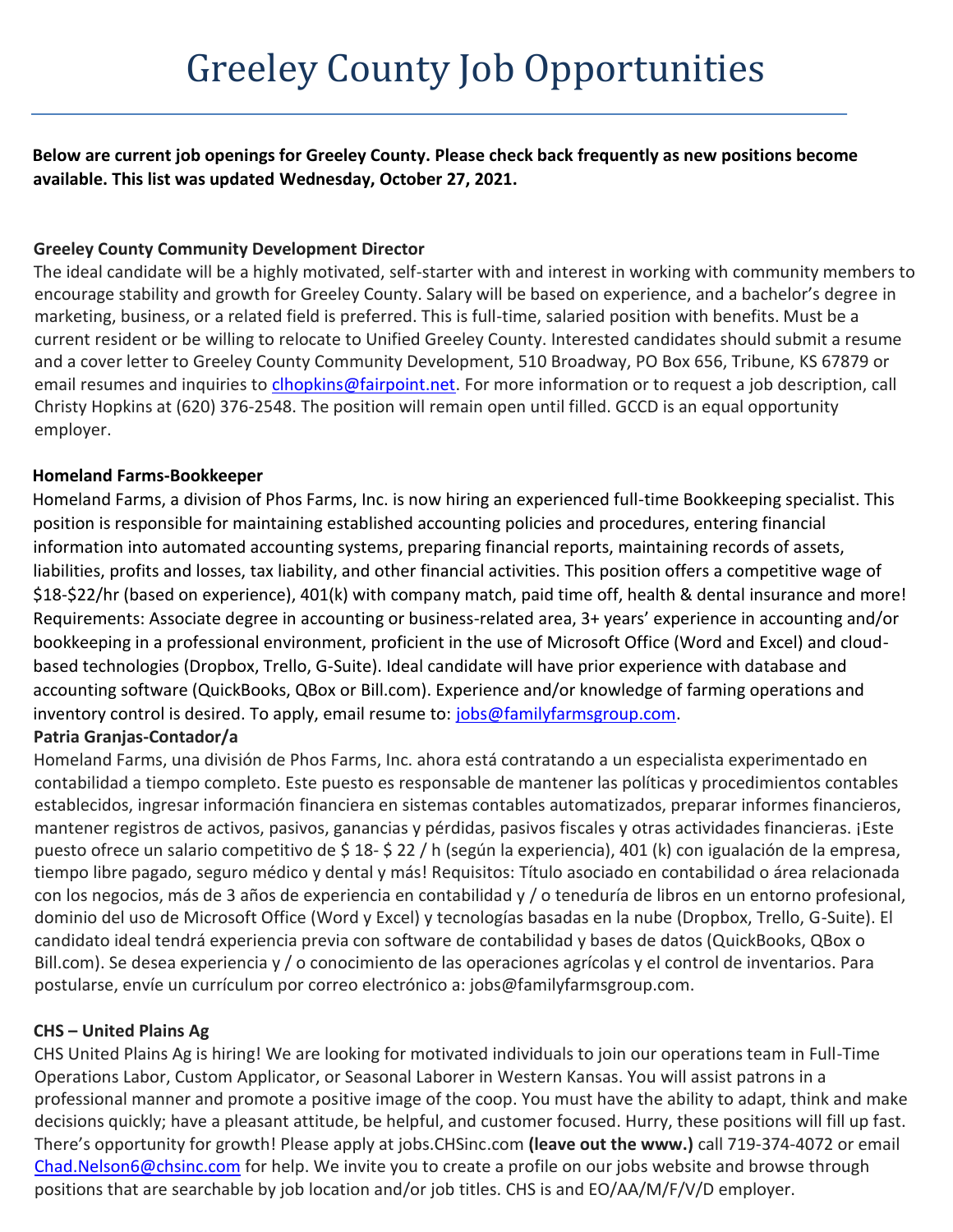#### **The Scoular Company – Receiving Pit Operator**

Scoular Coolidge/Tribune is looking at adding another receiving pit operator to the team! Duties will include dumping/loading trucks, loading trains, typical housekeeping, and maintenance of a grain elevator. Must be able to pass a drug test and physical along with other physical requirements. No prior grain handling experience is necessary. The Scoular Co., one of the largest supply chain companies in North America, offers a competitive salary and benefits package. For consideration please stop by our facility to fill out an application. The Scoular Co Tribune Facility, 516 W Newton, Tribune, KS 67879. If you have any questions, please contact us at (620) 871-0066. The Scoular Co is an EOE. This position will be open until filled.

# **POSITIONS AVAILABLE AT UNIFIED GREELEY COUNTY IN TRIBUNE, KANSAS**

Unified Greeley County is an Equal Opportunity Employer 508 Broadway Tribune, KS 67879 (620) 376-4278

#### **County Road Department – Full-Time**

Unified Greeley County is now taking employment applications for a full-time position with the Road Department. Residency within the county is required. We provide excellent benefits, including retirement plans, and medical/dental coverage. Applications will be accepted until position is filled. Employment applications may be picked up at Tribune City Hall. **Mandatory drug testing is required.**

#### **Departamento de carreteras del condado - tiempo completo**

El condado unificado de Greeley ahora está aceptando solicitudes de empleo para un puesto de tiempo completo en el Departamento de Carreteras. Se requiere residencia dentro del condado. Brindamos excelentes beneficios, incluidos planes de jubilación y cobertura médica / dental. Se aceptarán solicitudes hasta que se cubra el puesto. Las solicitudes de empleo se pueden recoger en Tribune City Hall. **Se requieren pruebas de drogas obligatorias.**

#### **City Superintendent – Municipal Services District**

Unified Greeley County is now taking employment applications for a full-time City Superintendent position with the Municipal Service District. We provide excellent benefits, including retirement plans and medical/dental coverage. Applications will be accepted until position is filled. Employment applications may be picked up at Tribune City Hall, 508 Broadway, Tribune, Kansas. CDL required. **Mandatory drug testing is required. Salary dependent on qualifications.** Unified Greeley County is an Equal Opportunity Employer. (620) 376-4278. **Superintendente de la ciudad - Distrito de servicios municipals**

El condado unificado de Greeley ahora está aceptando solicitudes de empleo para un puesto de superintendente de la ciudad a tiempo completo en el distrito de servicios municipales. Brindamos excelentes beneficios, incluidos planes de jubilación y cobertura médica / dental. Se aceptarán solicitudes hasta que se cubra el puesto. Las solicitudes de empleo se pueden recoger en Tribune City Hall, 508 Broadway, Tribune, Kansas. Requiere CDL. **Se requieren pruebas de drogas obligatorias. Salario dependiente de las calificaciones.** El condado unificado de Greeley es un empleador que ofrece igualdad de oportunidades. (620) 376-4278.

# **Landfill/Solid Waste Department – Full-Time**

Unified Greeley County is now taking employment applications for a full-time position with the County Landfill/Solid Waste Department. We provide excellent benefits, including retirement plans, and medical/dental coverage. Applications will be accepted until the position is filled. Drug testing is mandatory. Employment applications can be picked up at Tribune City Hall.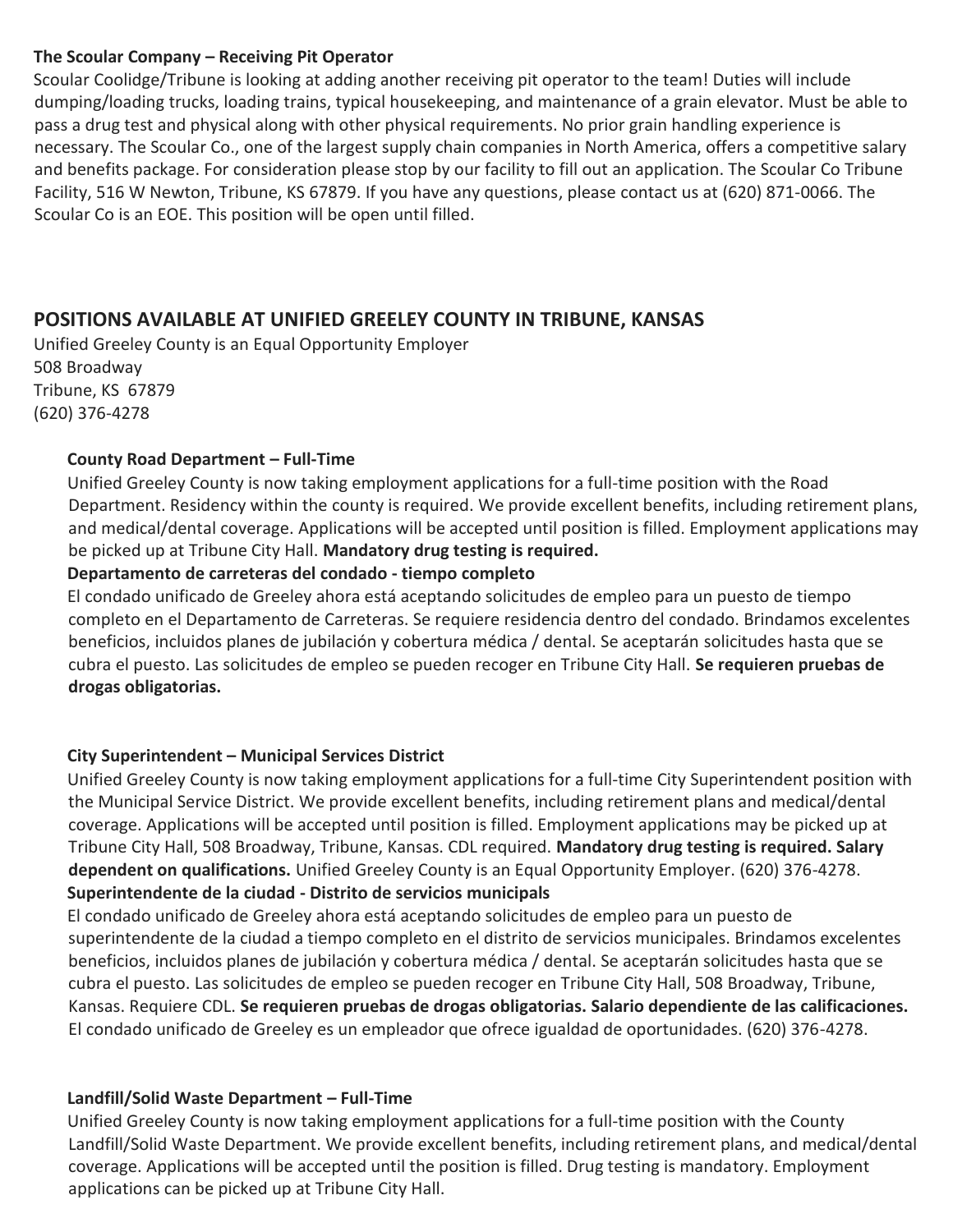### **Departamento de Vertederos / Residuos Sólidos - Tiempo complete**

El condado unificado de Greeley ahora está aceptando solicitudes de empleo para un puesto de tiempo completo en el Departamento de Residuos Sólidos / Vertederos del Condado. Brindamos excelentes beneficios, incluidos planes de jubilación y cobertura médica / dental. Se aceptarán solicitudes hasta que se cubra el puesto. La prueba de drogas es obligatoria. Las solicitudes de empleo se pueden recoger en Tribune City Hall.

# **POSITIONS AVAILABLE AT SEABOARD FOODS**

Local Office: 215 N. 4<sup>th</sup> St Leoti, KS 67861 (620) 375-4431 For more information visit [www.seaboardfoods.com/careers](http://www.seaboardfoods.com/careers)

#### **Animal Caretaker**

Seaboard Foods has open positions available as an animal caretaker. Starting wage \$14.00/hr **Grounds Maintenance** Seaboard Foods has open positions available as a grounds maintenance member. Starting wage \$15.00/hr **Load-out Crew** Seaboard Foods has open positions available as a load-out crew member. Starting wage \$15.50/hr **Truck Wash** Seaboard Foods has open positions available as a truck wash team member. Starting wage \$15.50/hr **Farm Maintenance** Seaboard Foods has open positions available as a farm maintenance member. Starting wage \$16.00/hr **Feed Mill Operator** Seaboard Foods has open positions available as a feed mill operator. Starting wage \$16.00/hr **Feed Mill Maintenance** Seaboard Foods has open positions available as a feed mill maintenance member. Starting wage \$18.00/hr

# **POSITIONS AVAILABLE AT GREELEY COUNTY SCHOOLS IN TRIBUNE, KANSAS**

Greeley County Schools 400 W. Lawrence Tribune, KS 67879 620-376-4211 or 620-376-4265 Greeley County Schools is an equal opportunities employer. Greeley County Schools es un empleador de igualdad de oportunidades.

#### **JH Assistant Girls Basketball Coach**

Greeley County Schools is taking applications for an Assistant JH Girls Basketball Coach for the 2021-2022 school year. Applications will be accepted until filled. Interested individuals may obtain an application in the District Office. Questions concerning this position may be directed to Activities Director, Greg Cook.

# **Entrenador asistente de baloncesto femenino de JH**

Las escuelas del condado de Greeley están aceptando solicitudes para un entrenador asistente de baloncesto femenino de JH para el año escolar 2021-2022. Se aceptarán solicitudes hasta que se llenen. Las personas interesadas pueden obtener una solicitud en la oficina del distrito. Las preguntas relacionadas con este puesto pueden dirigirse al director de actividades, Greg Cook.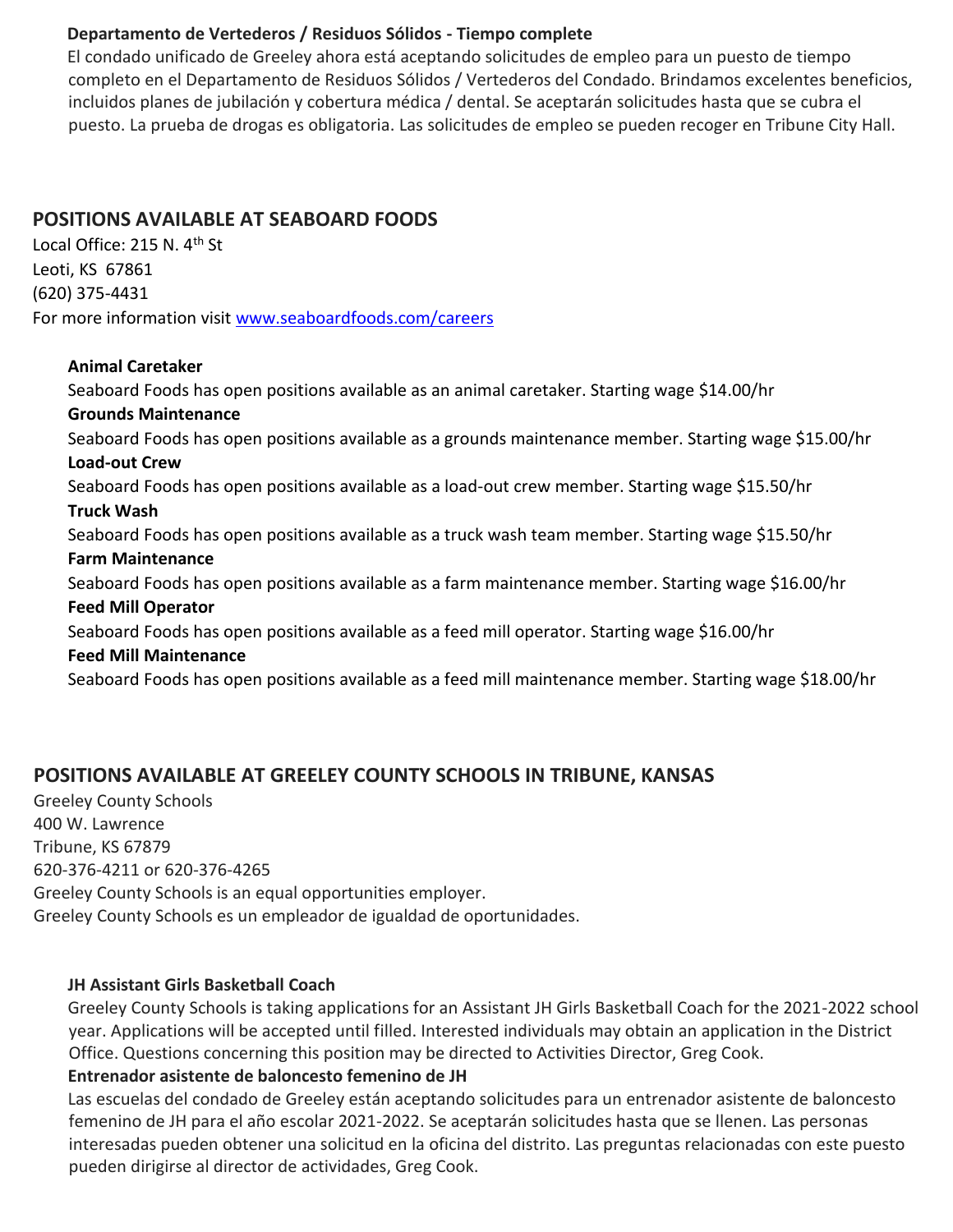#### **Full-Time Custodian**

Greeley County Schools is taking applications for a full-time (40 hours per week over 5 days) custodial position to start upon hire for the 2021-2022 school year. Health insurance and retirement are included with this position. Must have a valid driver's license. Applicants may be asked occasionally to lift 50lbs. Applications will be taken until the position is filled. Interested individuals may obtain an application in the District Office. Questions concerning this position may be directed to Superintendent John Niehues or Board Clerk Katie Zerr.

### **Custodio de tiempo completo**

Las escuelas del condado de Greeley están aceptando solicitudes para un puesto de conserje de tiempo completo (40 horas por semana durante 5 días) para comenzar a contratar para el año escolar 2021-2022. El seguro médico y la jubilación están incluidos en este puesto. Debe tener una licencia de conducir valida. A los solicitantes se les puede pedir ocasionalmente que levanten 50 libras. Se aceptarán solicitudes hasta que se cubra el puesto. Las personas interesadas pueden obtener una solicitud en la oficina del distrito. Las preguntas relacionadas con este puesto pueden dirigirse al Superintendente John Niehues o a la Secretaria de la Junta Katie Zerr.

#### **Full-Time Elementary Para**

Greeley County Schools is taking applications for an Elementary para for the 2021-2022 school year. Health insurance and retirement are included with this position. Must have a valid driver's license. Applications will be accepted until filled. Interested individuals may obtain an application in the District Office. Questions concerning these positions may be directed to Superintendent John Niehues or Board Clerk Katie Zerr.

#### **Para primaria de tiempo complete**

Las escuelas del condado de Greeley están aceptando solicitudes para un para de primaria para el año escolar 2021-2022. El seguro médico y la jubilación están incluidos en este puesto. Debe tener una licencia de conducir valida. Las solicitudes serán aceptadas hasta que se llenen. Las personas interesadas pueden obtener una solicitud en la oficina del distrito. Las preguntas sobre estos puestos pueden dirigirse al Superintendente John Niehues o a la Secretaria de la Junta Katie Zerr.

#### **Substitute Teacher**

Greeley County Schools is taking applications for on call substitute teachers for the 2021-2022 school year. Applications will be accepted throughout the year. Interested individuals may obtain an application in the District Office. Questions concerning these positions may be directed to Superintendent John Niehues or Board Clerk Katie Zerr.

# **Profesor/a sustituto/a**

Las escuelas del condado de Greeley están aceptando solicitudes para maestros suplentes de guardia para el año escolar 2021-2022. Se aceptarán solicitudes durante todo el año. Las personas interesadas pueden obtener una solicitud en la oficina del distrito. Las preguntas sobre estos puestos pueden dirigirse al Superintendente John Niehues o a la Secretaria de la Junta Katie Zerr.

# **POSITIONS AVAILABLE AT GREELEY COUNTY HEALTH SERVICES IN TRIBUNE, KANSAS**

GCHS is an equal opportunity employer, offering flexible scheduling, competitive wages and great benefits. We are a family-oriented organization that provides great work-life balance to our staff. For more information, contact Katy Reynolds, Human Resources at 620-376-4221, or email at hr@mygchs.com. Applications and information also available online at mygchs.com.

(GCHS es un empleador que ofrece igualdad de oportunidades y ofrece horarios flexibles, salarios competitivos y grandes beneficios. Somos una organización orientada a la familia que brinda un gran equilibrio trabajo-vida a nuestro personal. Para obtener más información, comuníquese con Katy Reynolds, Recursos Humanos al 620-376- 4221, o envíe un correo electrónico a hr@mygchs.com. Las aplicaciones y la información también están disponibles en línea en mygchs.com.)